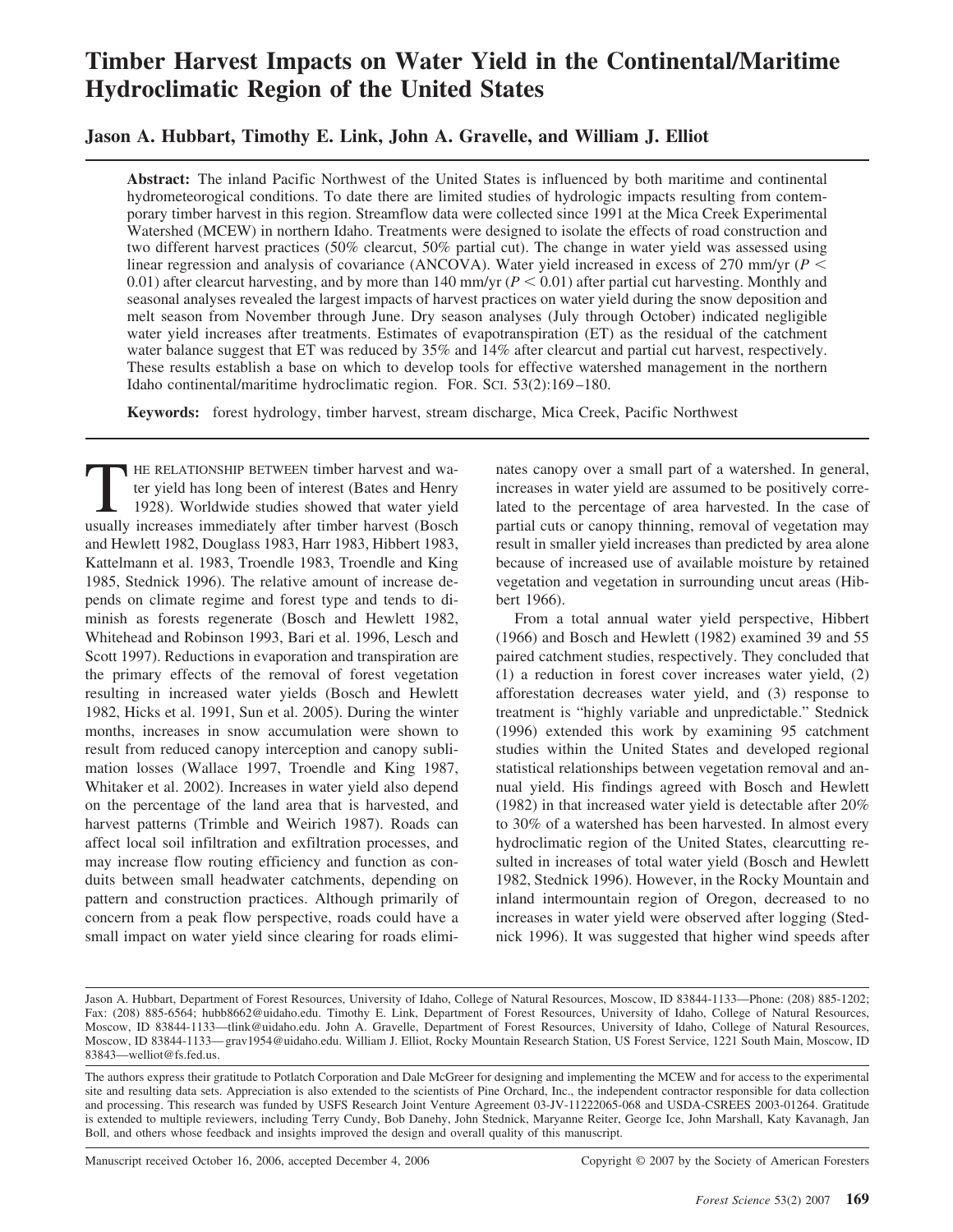clearcutting increased sublimation from the snowpack, offsetting transpiration reductions. In areas with higher precipitation, increases in water yield were found to be much greater relative to areas with lower precipitation. In snowdominated systems in British Columbia (continental/ maritime climate) and Colorado (continental climate), small increases in yield were likewise reported (Hibbert 1966, Cheng 1989). When Stednick (1996) grouped studies based on eight hydroclimatic regions to assess climate and water yield, studies were limited in the continental/maritime region of the United States, where hydrologic responses to timber harvest may be distinct. The one exception is the Horse Creek Study, which was conducted in northern central Idaho to assess the effects of road construction and patch clearcutting on forested headwater catchments. Following 21 to 33% patch harvest units in four subwatersheds with areas ranging from 3.6 to 14.2 ha, annual water yield was significantly increased by a range of 13 to 29%, or an average 358 mm/yr (King 1994). Other than this study, most studies in the Pacific Northwest (PNW) were conducted in more maritime climatic regimes west of the Cascade crest. Thus, knowledge of the impacts on water yield subsequent to timber harvest within the continental maritime climate region of the PNW is limited.

The continental/maritime region includes the northeast corner of Washington, the Idaho panhandle, and the northwestern tip of Montana (US Environmental Protection Agency 1980, Stednick 1996), and is a transitional climate influenced by both maritime and continental weather patterns. Continental climates are characterized by large seasonal variations in air temperature and strong influences by relatively dry polar air masses. Maritime climates are generally wetter and influenced by the prevailing westerly winds, with cool summers and mild winters.

In light of the general lack of information in the continental/maritime region of northern Idaho, studies assessing impacts to water yield due to timber harvest are greatly needed in this region if watersheds are to be optimally managed (Beschta 1998). To meet this need, the Mica Creek study was initiated in northern Idaho to better understand how forest roads and current timber harvest practices (e.g., clearcut and partial cut) affect water yield and efficacy of best management practices (BMP) in this complex hydroclimatic region.

The objectives of this study were to assess the changes in annual water yield due to contemporary timber harvest practices. Additionally, since annual water yield changes may bear little relation to summer flow changes when there can be water deficits coupled with vegetative regrowth (Hicks et al. 1991), monthly and seasonal water yields were also assessed. This work has not been undertaken previously in this portion of the continental/maritime region in the United States.

# **Methods**

#### *Study Site and Data Collection*

The Mica Creek Experimental Watershed (MCEW) is a paired and nested research watershed that drains into the St. Joe River in northern Idaho and is located approximately at

47.17°N latitude and 116.25°W longitude (Figure 1). Both continental and maritime weather systems control the hydroclimatic regime at the MCEW. Summers are generally warm and dry, and winter months are generally wet and cold, with occasional rain-on-snow events produced by warmer Pacific air masses (maritime climate influence). The Mica Creek Experimental Watershed encompasses the Mica Creek and West Fork Mica Creek subcatchments, totaling approximately 2,700 ha. The watershed ranges in elevation from approximately 1,000 to 1,600 m asl, and receives approximately 1,450 mm of annual precipitation. The average annual temperature is approximately 4.5°C. The majority of precipitation falls from November to May, with greater than 70% of all precipitation falling as snow. Rainon-snow events are common in the lower elevations.

Geology of the MCEW consists primarily of the metamorphic Prichard and Wallace Formations of the Belt Super group (Griggs 1973). The dominant rock is the Wallace gneiss, with some areas of Prichard quartzites. The primary soils are the Boulder Creek Soil Series and the Marble Creek Soil Series. The upper 10 inches of both soil types are composed of silt loam (USGS 2003).

Vegetation on the site consists of 65- to 75-year-old naturally regenerated conifer stands, while remnant oldgrowth western redcedar (*Thuja plicata*) remains along the upper tributaries of the West Fork of Mica Creek. The current vegetation community status is the result of extensive logging that took place during the 1920s and 1930s. Since that time there were no major anthropogenic disturbances in the watershed. Dominant canopy vegetation within the watershed includes western larch (*Larix occidentalis*), grand fir (*Abies grandis*), western redcedar (*Thuja plicata*), western white pine (*Pinus monticola*), western hemlock (*Tsuga heterophylla*), and Engelmann spruce (*Picea engelmannii*). Understory vegetation is largely composed of grasses, forbs, and shrubs. Stream riparian zones tend to be dominated by alder (*Alnus* spp.) and dogwood

#### **Mica Creek Experimental Watershed**



**Figure 1. The Mica Creek Experimental Watershed (MCEW) in northern Idaho.**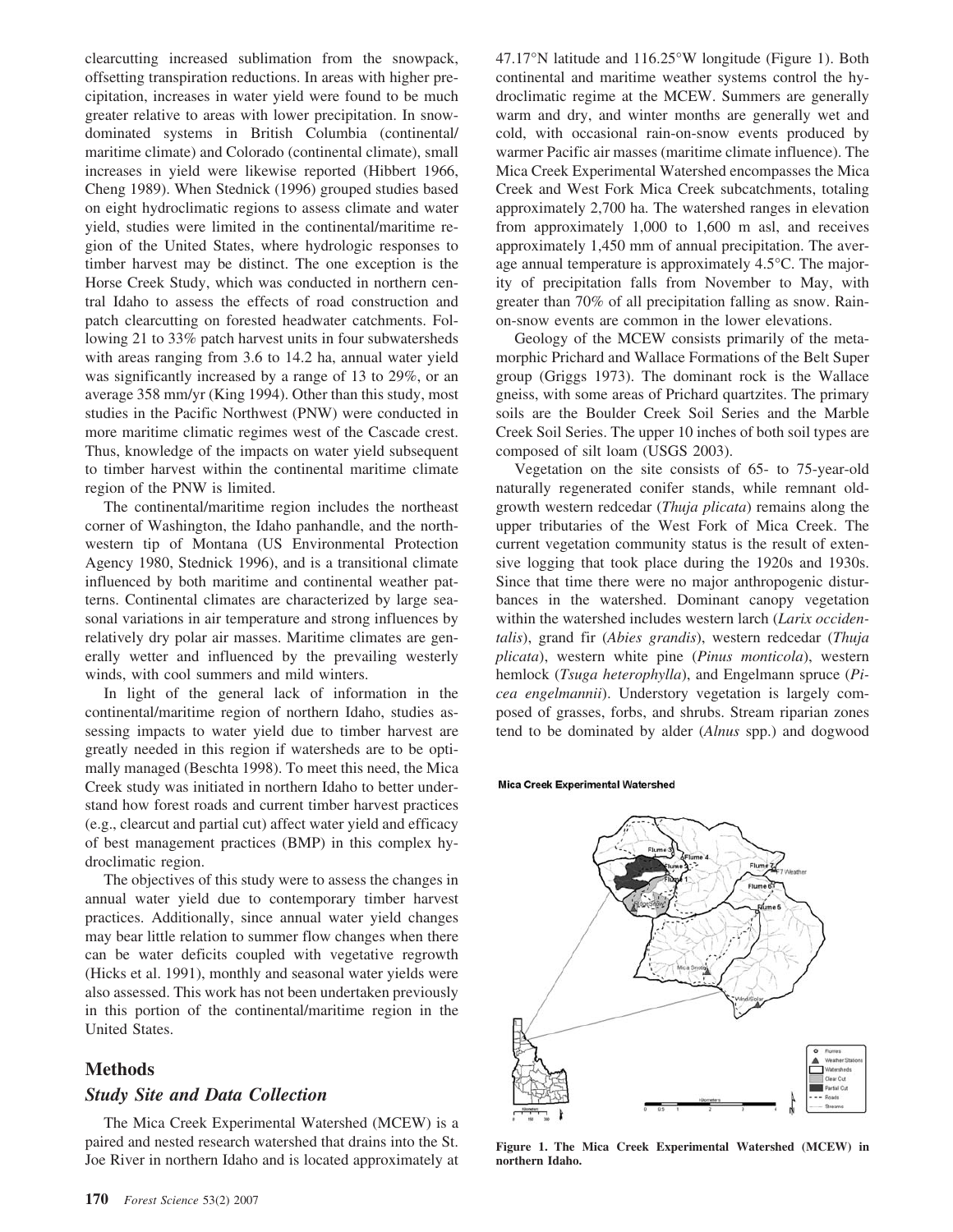(*Cornus* spp.), and many stream reaches are well populated with bracken fern (*Pteridium acquilinum*) undergrowth.

The study was designed such that comparative paired and nested catchments would have similar land area, elevation, and physiography (Table 1). Seven gauge stations consisting of Parshall flumes designed to accommodate 50-year return interval flow events were installed in the Mica Creek catchment in 1990 and 1991 (Figure 1). Stations 3, 5, and 6 are used to monitor streamflows in untreated control catchments, and stations 1 and 2 monitor flow from the clearcut and partial cut catchments, respectively. Station 4 monitors the cumulative effects of treatments in catchments 1 through 3, and station 5 is the compliment for station 4. Station 7 monitors the flows from the larger catchment, including catchments 1 through 4, and station 6 is the complement for station 7.

Contributing land area for the small experimental catchments ranges from 139 to 227 ha, with elevations ranging from 1,193 m to 1,612 m asl (Table 1). Contributing land area for the intermediate catchments 4 and 5 are 597 and 667 ha, respectively, with elevations ranging from 1,055 to 1,612 m asl. Contributing land areas for catchments 6 and 7 are 1,456 and 1,226 ha, respectively, with elevations ranging from 1,008 to 1,612 m asl, respectively.

The steel Parshall flumes were installed to provide a consistent channel cross-section for greater streamflow measurement accuracy than natural channel conditions. Flume sites were installed using an excavator for site preparation. Construction included extending the Parshall wingwalls by attaching steel I-beams or using solid cedar logs from the nearby forest. Bedrock was not always reached when digging the locations, and treated railroad ties were leveled and anchored with steel rebar as bases for the flumes. To minimize under-flume leakage, the front of the flumes as well as the wingwall extensions had polyethylene geomembrane attached and extended below the surface of the stream bed. This material was extended upstream and was topped with welded wire mesh gabions filled with rock. The gabions were used to assure the channel upstream of the flumes remained stable over time. Soil was used to backfill the sides of the flumes, and soil and heavy riprap were placed at the front of the wingwalls.

Stream stages were measured at 30-minute intervals using a nitrogen bubbler pressure transducer system (Riverside Technology Inc.). The system consists of three lines bubbling regulated low-pressure nitrogen. Two lines are used by the transducer to calibrate for varying atmospheric pressures by measuring resistance in an ethylene glycol/water-filled reference cylinder. The remaining line slowly bubbles out nitrogen at the bottom of the Parshall flumes, and the transducer calculates resistance to produce water level measurements at  $\pm 3$  mm accuracy. Data were recorded on Campbell Scientific CR10 data loggers. Specific rating curves for each flume were determined from measured stage-discharge relationships. The automated transducer and manually measured staff gauge relationship was assessed when data were downloaded (approximately every 3 months) for data quality control. In addition, surveys of the flume corners and centers using standard survey equipment were performed approximately annually since the mid-1990s to check for flume shifting over time. Slight shifting was observed at some flumes, and where necessary rating curves were adjusted to account for these changes. Accuracy for the largest catchments is estimated to be within 5% at mid to high flows, with  $\sim$ 10% error at the lowest flows, while the flumes at catchments 1, 2, and 3 seem to exhibit slightly higher measurement errors of 10% at midflows, with  $\sim 20\%$  at the lowest flows (including transducer error), based on manual flow measurements.

Six years of pretreatment (calibration) flow data were collected from 1991 to 1997, and roads were constructed in the fall of 1997. The only existing roads in the watershed before timber harvest were old railroad beds near the study area divide, several overgrown forest access roads, and a light duty, outsloped road with no stream crossings used to access the flume stations. In September 1997, the existing primary road, which was an old railroad bed first used during timber harvest in the early 1930s, was improved for heavy truck traffic by grading and slightly widening the road surface, removing trees and brush from the cut and fill slopes, and installing new culverts. Mid-slope harvest access roads designed to accommodate truck traffic associated with log hauling were also constructed through catchments 1 and 2. Timber was removed during road construction, and residual slash was used as material for filter windrows along fill slopes. Roads were surfaced with native material, outsloped, and steel relief culverts were installed near stream crossings. Steel culverts were also installed at all stream crossings.

Flow data collected from 1997 to 2001 were used to isolate effects of road building from subsequent vegetation removal. From approximately July to October 2001, harvesting of timber took place with a combination of line and tractor skidding. Clearcut harvest took place on north  $(\sim 23)$ ha) and southeast ( $\sim$ 43 ha) facing slopes, while partial cut harvest (50% canopy removal) took place on northeast

**Table 1. Physical characteristics and treatments for all catchments within the MCEW for the period 1991 to 2005**

| Catchment # | Harvest<br>type | $%$ Area<br>cut | Area<br>(ha) | Elev.<br>range $(m)$ | Mean aspect<br>$(0-360)$ | Mean degree<br>slope | $%$ Area in roads<br>(pre-calib) | Total % area<br>in roads |
|-------------|-----------------|-----------------|--------------|----------------------|--------------------------|----------------------|----------------------------------|--------------------------|
|             | CC              | 48              | 139          | 1205-1528            | 174                      | 19                   | 1.4                              | 2.8                      |
|             | PC              | 24              | 177          | 1201-1612            | 135                      | 18                   | 1.5                              | 2.5                      |
|             | C               | 0               | 227          | 1193-1612            | 122                      |                      | 1.3                              | 1.3                      |
| 4           | CC/CP/C         | 18              | 597          | 1169-1612            | 146                      | 18                   | 1.4                              | 2.0                      |
|             |                 | 0               | 667          | 1055-1528            | 166                      | 18                   | 1.3                              | 1.3                      |
| 6           |                 | 0               | 1456         | 1017-1594            | 178                      | 18                   | 0.7                              | 0.7                      |
|             | CC/PC/C         |                 | 1226         | 1008-1612            | 153                      | 18                   | 0.،                              | 1.3                      |

 $CC =$  clearcut (goal, 50% removal of canopy in watershed). PC = partial cut (goal, 50% canopy removal in 50% of watershed); C = control.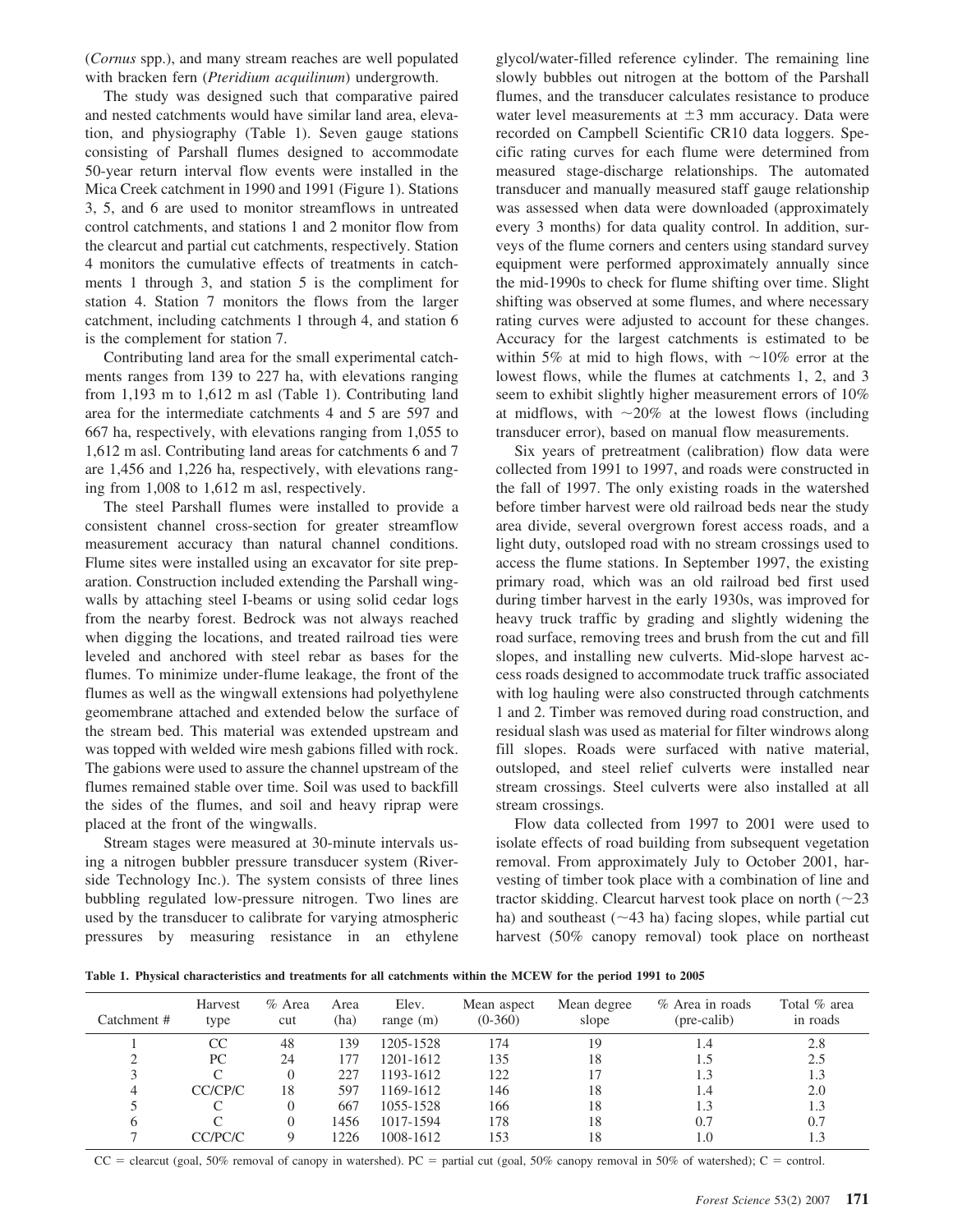**Table 2. Average annual (water year) precipitation (mm), residual (R) (mm) (R ET Q** - **P), and average percentage R from seven study catchments within the confines of the Mica Creek Experimental Watershed (MCEW)**

| Period                                          | C1  | C2  | C <sub>3</sub> | C4  | C5  | C <sub>6</sub> | C7  | Average          |
|-------------------------------------------------|-----|-----|----------------|-----|-----|----------------|-----|------------------|
| Average water yield (mm)                        |     |     |                |     |     |                |     | Avg. precip.     |
| Calibration                                     | 571 | 563 | 556            | 570 | 547 | 567            | 521 | 1513             |
| Roads                                           | 548 | 539 | 468            | 541 | 524 | 503            | 473 | 1337             |
| Harvest                                         | 755 | 628 | 475            | 645 | 483 | 461            | 485 | 1401             |
| Average ET (mm) based on residual $(R)$         |     |     |                |     |     |                |     | Avg R            |
| Calibration                                     | 943 | 950 | 957            | 943 | 967 | 947            | 993 | 957              |
| Roads                                           | 789 | 797 | 869            | 796 | 813 | 833            | 864 | 823              |
| Harvest                                         | 646 | 773 | 926            | 756 | 918 | 940            | 916 | 839              |
| Average percentage ET (mm based on residual (R) |     |     |                |     |     |                |     |                  |
| Calibration                                     | 62  | 63  | 63             | 62  | 64  | 63             | 66  | Avg. $%$ R<br>63 |
| Roads                                           | 59  | 60  | 65             | 60  | 61  | 62             | 65  | 62               |
| Harvest                                         | 46  | 55  | 66             | 54  | 66  | 67             | 65  | 60               |

 $R$  = residual (assumes ETR = P - Q); C = catchment.

 $(\sim$ 34 ha) and southeast ( $\sim$ 49 ha) facing slopes (Figure 1). In late May 2003, after harvest, the two clearcut harvest units were broadcast-burned as a site preparation measure. Within a week after the burning, a mixture of tree species was replanted in the clearcut units. Four years of posttreatment data were collected from 2001 to 2005.

#### *Data Analysis*

Paired catchment studies are the optimal design for determining the relationships between change in hydrologic processes and water yield in relatively small catchments (Loftis et al. 2001). A number of methods have been used to analyze paired catchment data over various time scales. The most commonly used method is to develop a linear regression between the control and the treated catchment for annual data collected during the calibration period (Keppeler and Ziemer 1990, Brooks et al. 1991, Hicks et al. 1991, Hornbeck and Adams 1993, Stednick 1996). The regression equation is then used to predict the water yield that would have occurred in the treated catchment in the absence of hydrologic change. Therefore, any difference in the observed and the predicted streamflow is assumed to be due to change in canopy density, as the method provides a control over climatic variability (Bari et al. 1996).

Regression analysis is actually an analysis of covariance (ANCOVA) where two variables are compared for a linear relationship (i.e., pretreatment calibration, post roads, and post roads  $+$  harvest). The result is a much stronger analysis than analysis of variance (ANOVA) or *t*-test, as it adjusts for changes that may have occurred during the study because of processes other than treatments (Thomas and Megahan 1998). In this work, change as a result of treatments was assessed using a reduced ANCOVA model that assumed that changes were effected by reduced ET resulting from land cover alteration (recognizing that ET may also be influenced by temperature, interception, and changes in storage). The model assumed no slope change in the regression relationships, thereby allowing for clearer interpretation of treatment response. This approach was used to assess annual, monthly, and seasonal changes in water flow data collected at the MCEW since 1991. Data collected at the MCEW since 1991 were reduced to three time periods for each catchment pair by water year: (1) the calibration period

(1992–97); (2) the period after road construction (1998 –2001); and (3) the period after harvest treatments (2002– 05), to assess cumulative road and harvest effects on water yield.

## **Results**

#### *Annual Water Yield*

Figure 2 shows the annual water yield trends for all gauged catchments for water years 1992 through 2005. During the calibration period average water yield from the higher-elevation catchments (i.e.,  $1-4$ ) ranged from 547 to 571 mm/yr (computed on a water-year basis), whereas catchments with lower elevations (i.e.,  $6-7$ ) ranged from 521 to 567 mm/yr, respectively (Table 2). After road construction, water yield ranged from 468 to 548 mm/yr in catchments with higher elevations, and from 473 to 503 mm/yr in catchments with lower elevations. After harvest treatments, water yield ranged from 475 to 755 mm/yr in catchments with higher elevations to 461 to 485 mm/yr in catchments with lower elevations. Double mass plots of water yield, shown in Figure 3, reflect the relative change between catchments pre and posttreatment. Road construction carried out in 1997 in C1 ( $C =$  catchment) resulted in a statistically significant  $(P < 0.01)$  increase in water yield of 12%, or 68 mm/yr (Table 3). As a result of clearcut timber harvest in C1, annual water yield increased 36%, or 272 mm/yr  $(P < 0.01)$  (Table 3, Figures 3 and 4).

Road construction in 1997 in C2 resulted in a marginal statistically significant difference between the calibration and road construction periods in terms of water yield, as indicated by a *P* value exceeding 0.05. Response to partial cut harvest in C2 resulted in a statistically significant difference in intercept values between the calibration and road plus harvest period  $(P < 0.01)$ . Based on these results, partial cutting resulted in an average increase in annual water yield of 23%, or 145 mm/yr.

Statistical analysis of annual (water year) streamflow data from C4 and C5, where C4 includes C1, C2, and C3, and C5 functions as a control of similar size and topography as C4, resulted in a statistically insignificant difference in water yield  $(P > 0.86)$  after road construction in C1 and C2. After harvest, a significant change  $(P < 0.01)$  was detected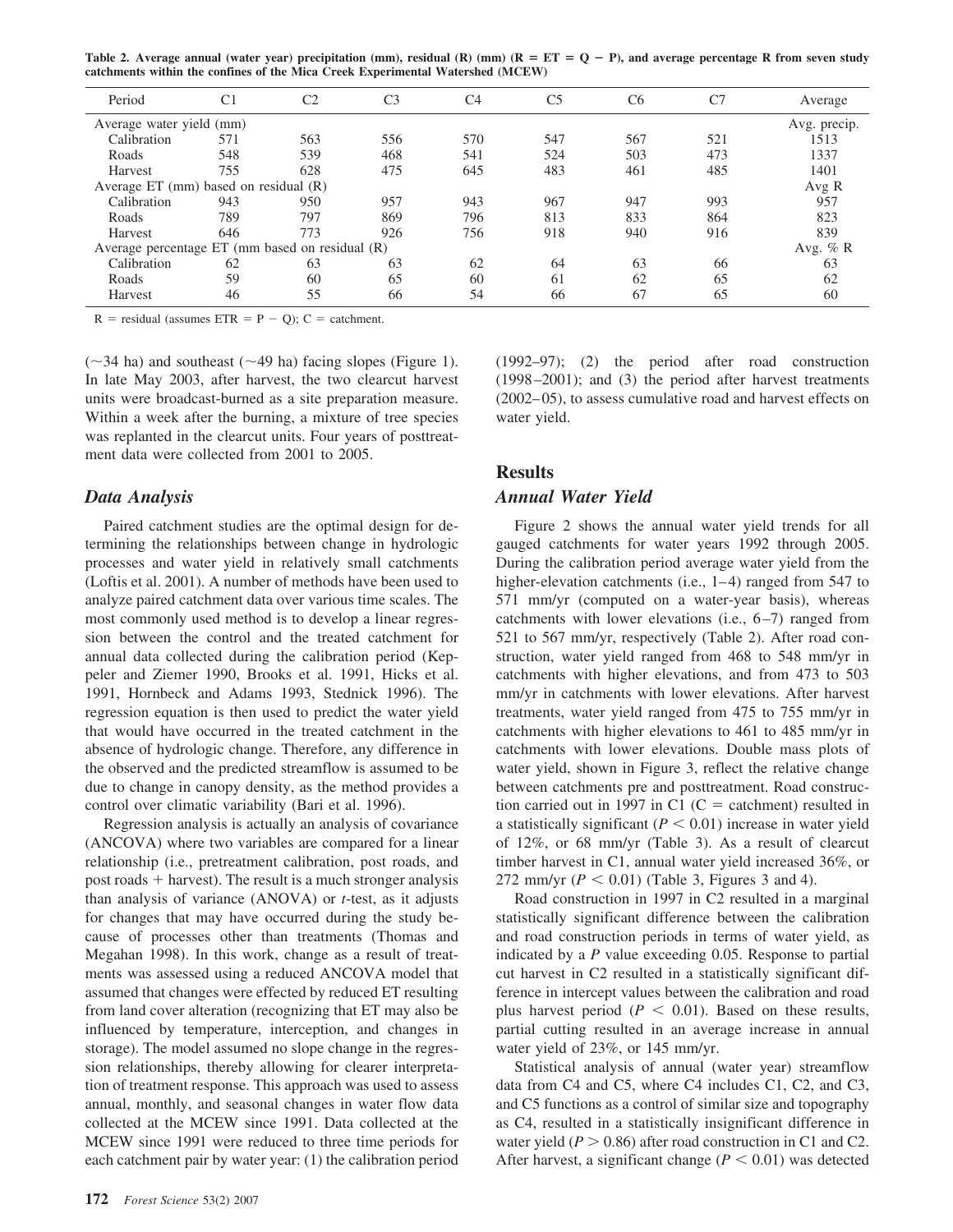

**Figure 2. Hydrographs reflecting water yield for 7 catchments before and after road construction and harvest**  $t$ reatments within the Mica Creek Experimental Watershed located in northern Idaho.  $C1 =$  clearcut,  $C2 =$  partial cut, **post roads monitoring 1998 –2001, postharvest monitoring 2002–2005.**



**Figure 3. Double mass plots of water yield after road construction and harvest treatments in the Mica Creek** Experimental Watershed, located in northern Idaho; C = catchment.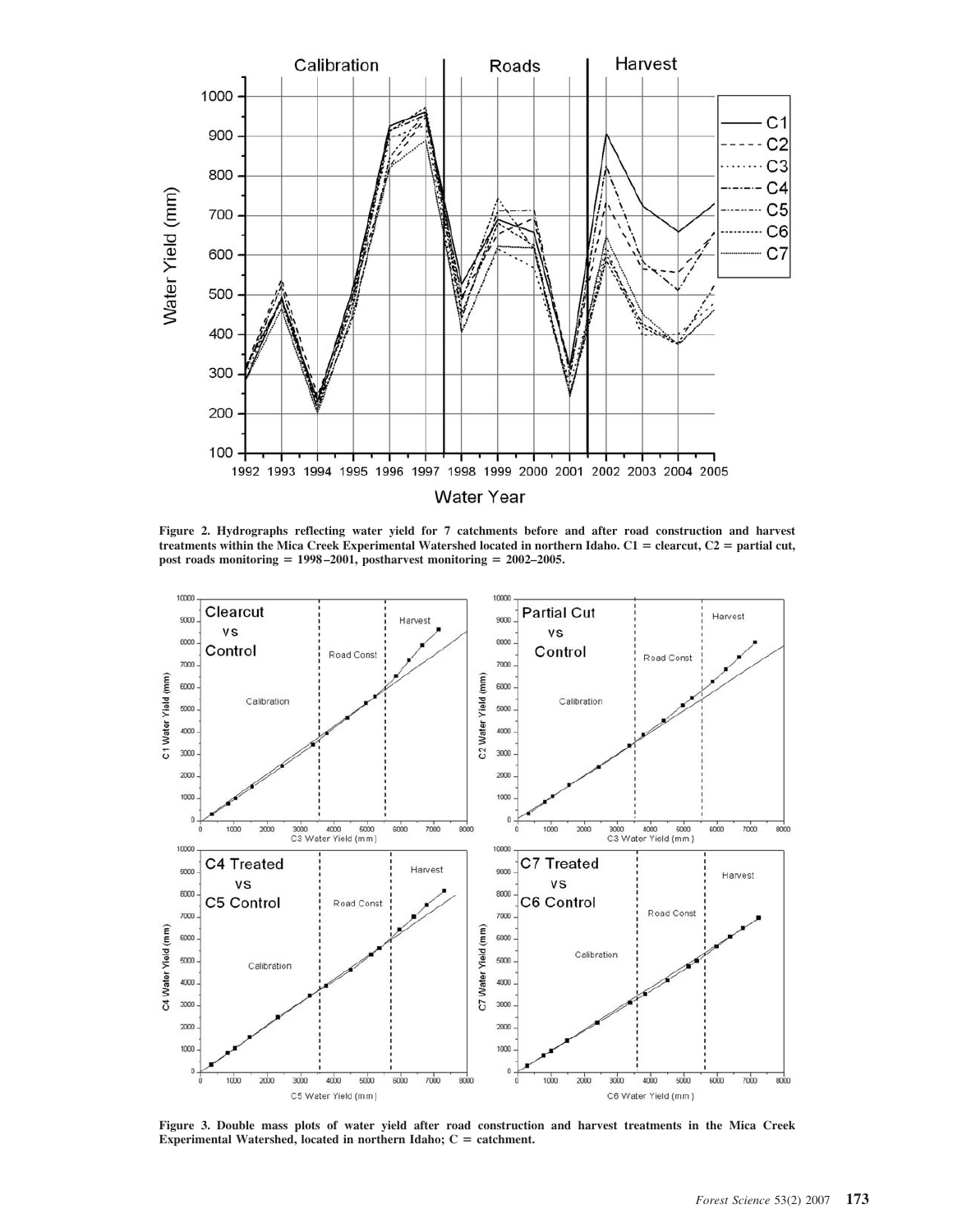**Table 3. Results of regression analysis of annual (water year) water yield before and after road construction and harvest treatments applied within the confines of the Mica Creek Experimental Watershed (MCEW) in northern Idaho**

|                             |                |         |           | Model results  |                        |                                  |                      |  |
|-----------------------------|----------------|---------|-----------|----------------|------------------------|----------------------------------|----------------------|--|
| Catchment comparison        | Time<br>period | Control | Treatment | Intercept      | Intercept<br>$P$ value | Change in<br>water yield<br>(mm) | Percentage<br>change |  |
| C3/C1 Mean water yield (mm) | A              | 556     | 571       | $-11$          |                        |                                  |                      |  |
|                             | B              | 468     | 548       | 57             | < 0.01                 | 68                               | 12                   |  |
|                             | $\mathcal{C}$  | 475     | 765       | 260            | < 0.01                 | 272                              | 36                   |  |
| C3/C2 Mean water yield (mm) | A              | 556     | 563       | 47             |                        |                                  |                      |  |
|                             | B              | 468     | 539       | 96             | 0.06                   | 48                               | 9                    |  |
|                             | $\mathcal{C}$  | 475     | 628       | $\overline{2}$ | < 0.01                 | 145                              | 23                   |  |
| C5/C4 Mean water yield (mm) | А              | 547     | 570       | 9              |                        |                                  |                      |  |
|                             | B              | 524     | 541       | 14             | 0.86                   | 5                                |                      |  |
|                             | $\mathcal{C}$  | 483     | 645       | 140            | < 0.01                 | 131                              | 20                   |  |
| C6/C7 Mean water yield (mm) | А              | 567     | 521       | $\tau$         |                        |                                  |                      |  |
|                             | B              | 503     | 473       | 14             | 0.49                   | 6                                |                      |  |
|                             | C              | 461     | 485       | 59             | 0.01                   | 52                               | 11                   |  |

Time period A is calibration period (1992-97), B is road construction (1998-2001), and C is harvest (2002-05);  $C =$  catchment.



**Figure 4. Regression relationships between catchments at the MCEW during the calibration period, after road** construction and timber harvest;  $C =$  catchment.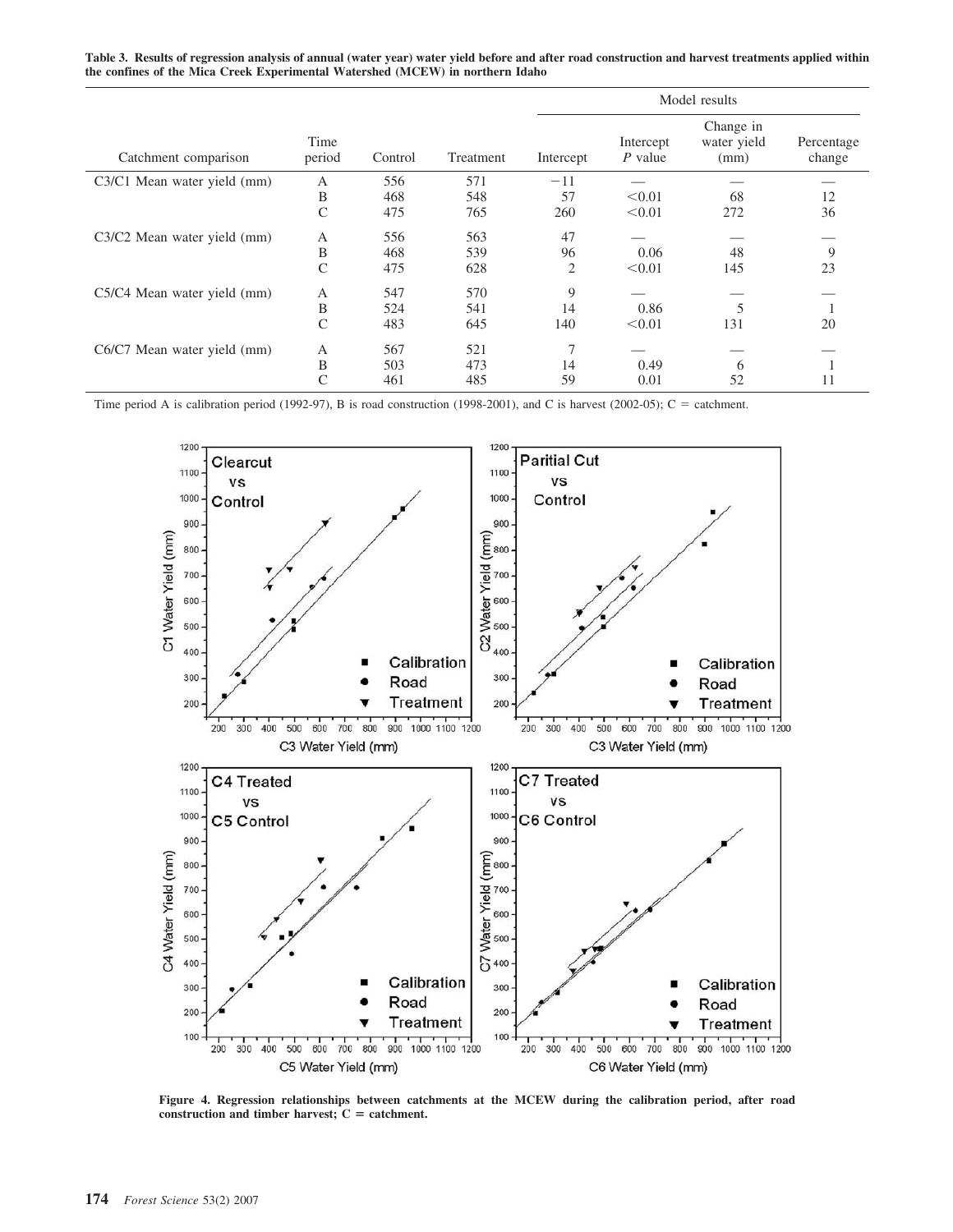between intercepts of the regression models, with an increase in water yield of 20%, or 131 mm/yr. Finally, after road construction, analysis of annual flow data between paired catchments 6 and 7, where C7 includes C1, C2, C3, and C4, and C6 acts as a control of similar size and topography as C7, resulted in a statistically insignificant difference  $(P > 0.49)$ . After harvest practices, however, analyses indicated a significant increase  $(P = 0.01)$  in water yield of 11%, or 52 mm/yr.

#### *Monthly and Seasonal Water Yield Results*

Monthly precipitation and flow differences relative to the control for the pre and postharvest periods are shown in Figure 5. Tables are not included for monthly analyses due to the large data volume, and relatively few significant results. After all treatments (i.e., roads and roads plus harvest), there were no significant changes detected in water yield for each of the individual months of July through October, for either clearcut (C1), or partial cut (C2) catchments. In C1, the month of April showed a significant  $(P =$ 0.03) increase in water yield after road construction, with an increase of approximately 12 mm (11%). After clearcut timber harvest, monthly water yield in C1 was significantly increased for the months of December through June, with water yield increases ranging from 35 to 54%, or 11 to 57 mm, during those months, with the largest increases in April and May (Table 4, Figure 5).

In these analyses, seasons are defined as the months of



**Figure 5. Average monthly precipitation and streamflow relationships during calibration (1992–97), and following treatments (50% clearcut and 50% partial cut timber harvest) (2002– 05) relative to the control catchment at the Mica Creek Experimental Watershed. Error bars indicate 1 SD.**

March through June, July through October, and November through February, which correspond to the snowmelt, dry, and snow deposition seasons, respectively. Seasonal analyses of water yield (Table 4) in C1 showed the greatest increases during the melt season of March through June, with a 7% (7 mm) increase after road construction and a 35% (44 mm) increase in water yield after clearcut harvest, with *P* values less than 0.02. Dry season analysis during the months of July through October indicated no significant changes due to road construction ( $P > 0.16$ ). During this season, there was a significant increase  $(P = 0.01)$  of approximately 1 mm (5%) detected after harvest; however, this result should be considered negligible, if measurable. During the snow deposition months of November through February, clearcut harvest resulted in a significant increase of water yield  $(P < 0.01)$  of as much as 14 mm, or 38%.

Monthly analysis of streamflow from the partial cut catchment (C2) indicated significant changes after road construction ( $P \le 0.03$ ) during the months of December, January, and March ranging from 4 to 7 mm (average increases of  $\sim$ 8%). In C2, significant changes in water yield were detected after partial cut timber harvest for the months of November through June, with increases in water yield ranging from a 9% increase in June to a 37% increase in December, or 8 to 13 mm, respectively. Similar to catchment 1, seasonal analyses of catchment 2 indicated the greatest increases in water yield  $(P < 0.01)$  were during the melt season of March through June with an average overall increase of 22% or approximately 22 mm in water yield after partial cut harvest (Table 4). Dry season analysis during the months of July through October indicated significant increases in water yield resulting from road construction of as much as  $28\%$  ( $P = 0.05$ ), or 7 mm (Table 4). Partial cut timber harvest (C2) did not significantly alter water yield during the dry season months  $(P > 0.69)$ . During the snow deposition months of November through February, a significant increase  $(P < 0.01)$  in water yield was detected after road construction of 4 mm, or 22%. Partial cut harvest in C2 during this same period of time resulted in a significant increase of water yield  $(P < 0.01)$ of as much as 10 mm (Table 4).

## *Evapotranspiration*

Approximate annual evapotranspiration (ET) was estimated from the residual (R) of the catchment mass-balance equation, where  $ET \cong R = P - Q$ , where *P* is precipitation and *Q* is streamflow. This estimate assumes that deep drainage and change in catchment storage are negligible between years and that the annual precipitation recorded at the SNO-TEL (Natural Resources Conservation Service (NRCS)) site is a reasonable estimate of spatially distributed precipitation over the watershed. The SNOTEL site is located at 1,448 m asl (Figure 1), near the median elevation of catchments 1–5, therefore this site is assumed to provide a reasonable proxy measurement for these catchments. However, it will likely overestimate the areal precipitation for catchments 6 and 7. The SNOTEL site is located in a 50-m wide clearing on the lee side of prevailing winds, and includes a large-volume, alter-shielded precipitation gauge that is 3.7 m high, with a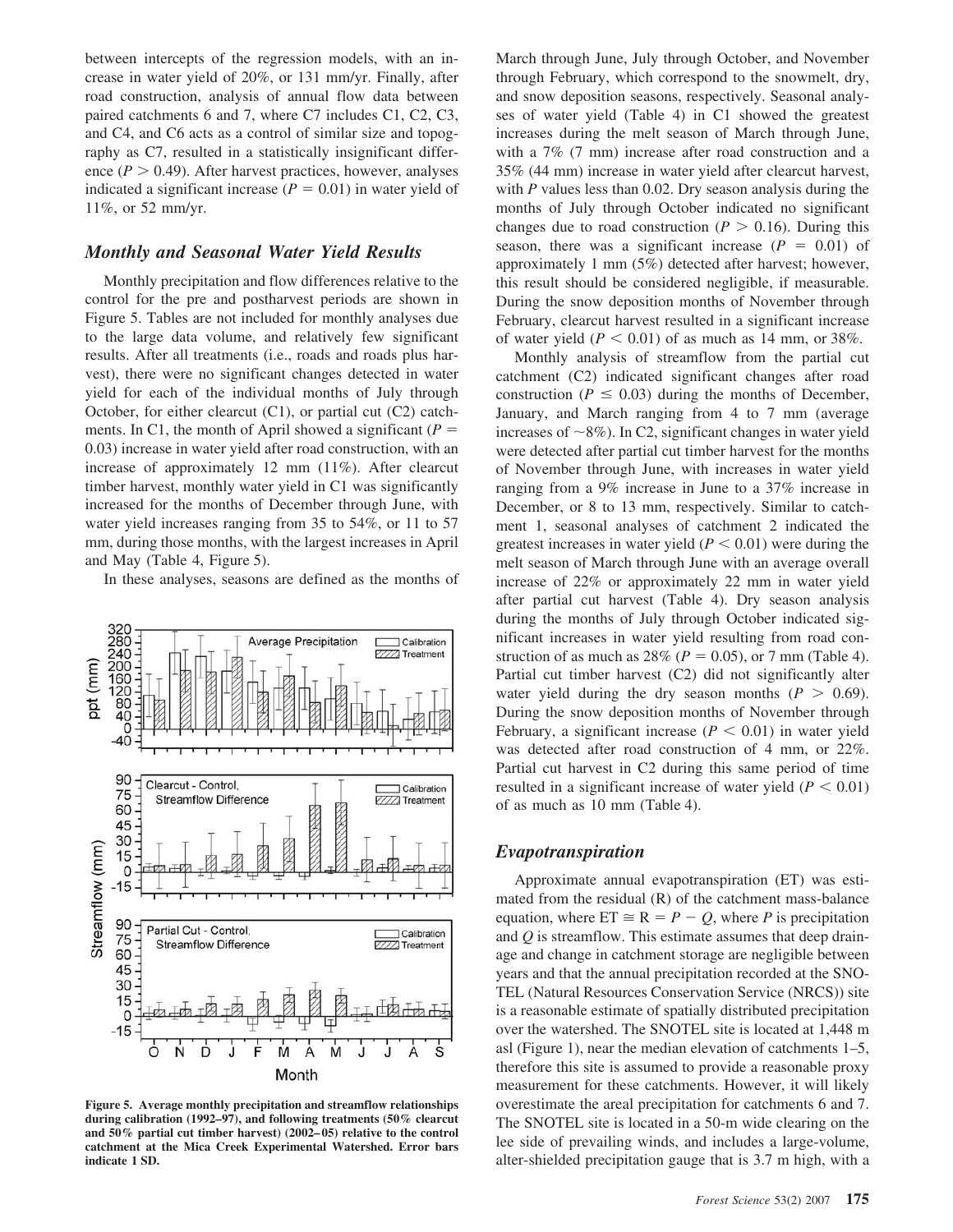| Control mean<br>water yield<br>$Month(s)$ -Season<br>(mm) |               | Treatment mean<br>water yield          |      | Intercept | Change in water | Percentage     |        |
|-----------------------------------------------------------|---------------|----------------------------------------|------|-----------|-----------------|----------------|--------|
|                                                           |               |                                        | (mm) | Intercept | $P$ value       | yield (mm)     | change |
| Catchment 1—Road & clearcut harvest                       |               |                                        |      |           |                 |                |        |
| March-June                                                | A             | 97                                     | 96   | $-1.47$   |                 |                |        |
|                                                           | B             | 92                                     | 100  | 5.87      | 0.01            |                |        |
|                                                           | C             | 82                                     | 127  | 42.30     | < 0.01          | 44             | 35     |
| July–Oct                                                  | A             | 15                                     | 19   | 4.72      |                 |                |        |
|                                                           | B             | 14                                     | 20   | 8.75      | 0.16            | 4              | 20     |
|                                                           | $\mathsf{C}$  | 17                                     | 25   | 5.99      | 0.01            |                | 5      |
| Nov-Feb                                                   | A             | 27                                     | 28   | 3.43      |                 |                |        |
|                                                           | B             | 11                                     | 16   | 6.12      | 0.07            | 3              | 16     |
|                                                           | $\mathcal{C}$ | 20                                     | 37   | 17.57     | < 0.01          | 14             | 38     |
|                                                           |               | Catchment 2—Road & Partial Cut Harvest |      |           |                 |                |        |
| March-June                                                | A             | 97                                     | 92   | 1.63      |                 |                |        |
|                                                           | B             | 92                                     | 91   | 6.81      | 0.13            | 5              | 6      |
|                                                           | C             | 82                                     | 100  | 23.19     | < 0.01          | 22             | 22     |
| July–Oct                                                  | А             | 15                                     | 21   | 1.74      |                 |                |        |
|                                                           | B             | 14                                     | 24   | 8.36      | 0.05            | 7              | 28     |
|                                                           | C             | 17                                     | 24   | 3.30      | 0.69            | $\overline{2}$ | 6      |
| Nov—Feb                                                   | A             | 27                                     | 27   | 6.82      |                 |                |        |
|                                                           | B             | 11                                     | 20   | 11.14     | < 0.01          | 4              | 22     |
|                                                           | C             | 20                                     | 33   | 16.37     | < 0.01          | 10             | 29     |

**Table 4. Results of regression analysis of seasonal water yield before and after road construction and clearcut (WS1) or patch-cut (WS2) harvest treatments applied within the confines of the Mica Creek Experimental Watershed (MCEW) in northern Idaho**

Time period A is calibration period (1992–97), B is road construction (1998–2001), and C is harvest (2002–05).

30.5 cm diameter orifice. Corresponding average precipitation during calibration, road, and harvest periods was 1,513 mm, 1,337 mm, and 1,401 mm, respectively (see Table 2).

Based on the basic mass balance approach, ET in C1 dropped from 62% of the annual P to 46% of P after roads and clearcut harvesting, for a total drop in ET of almost 35% with 50% canopy removal (Table 2). ET in catchment 2 dropped from 63% of the annual P to 55% after road construction and harvesting, for a total drop in ET of 14% after 25% canopy removal by partial cutting (i.e., thinning).

#### **Discussion**

#### *Annual Water Yield*

Increases in annual water yield were shown to be one of the immediate results of timber harvest, and water yield increased after logging in C1 and C2 after clearcut and partial cut harvesting, respectively. Generally, there were minimal impacts on water yield due to road construction. However, there was a significant increase  $(P < 0.01)$  of approximately 68 mm/yr in C1 after road construction. The magnitude of change in this instance may be unreasonable even if the entire 2.8% of roaded area yielded 100% runoff (i.e., 0 mm ET), which is highly unlikely. However, studies have shown that roaded catchments (particularly midslope roads) tend to exhibit increased runoff efficiency due to compacted surfaces, road cutslope interception of subsurface flow paths, and road networks that re-route and channel flow to the stream network (King and Tennyson 1984, King 1994, Thomas and Megahan 1998). Furthermore, ditches may function as intercatchment transfer conduits. King (1994) suggested that the location of the road and its relative effects on these phenomena on altering subsurface flow paths can be variable between catchments. Based on these possible mechanisms, the relatively large increase in water

yield observed in C1 after road construction suggests that some yield increase may not be completely due to canopy reductions. Catchment 2 did not change significantly in water yield due to road construction. This may be due to local topography, road length (Table 1), location and type of timber harvest practice, and/or antecedent conditions and response to roads in snow-dominated systems (MacDonald and Stednick 2003). Although these data do not lead to the conclusion that roads are causing these increases, elucidating the mechanisms that produced these changes is beyond the scope of this manuscript, but provides direction for future research.

Increases in water yield at the MCEW generally appear largest in wettest years, as evidenced by the regression residuals in the first 4 years of postharvest data. This is also when there is theoretically little demand for additional water relative to the amount of precipitation. This is consistent with previous work that found that in dry years more precipitation is required to recharge soil, and there may be greater soil moisture depletion due to evapotranspiration (Harr 1983, MacDonald and Stednick 2003). This trend also exists at the MCEW, where there were increased water yields and larger differences in water yield between catchments in wetter years (Figure 2) after treatments. At the MCEW, clearcut harvesting increased water yield from C1 an average of 36% or 272 mm/yr in the first 4 years after harvest (Table 3). Previous studies indicated that winter precipitation losses due to interception can be quite large, and clearcutting can reduce such losses, resulting in higher snow water equivalent (SWE) (Troendle and Meiman 1984, Gary and Watkins 1985). Haupt (1979) found that clearcutting at the nearby Priest River Experimental Forest increased SWE by 47% on average, because of decreased interception losses. Recent work at the MCEW indicates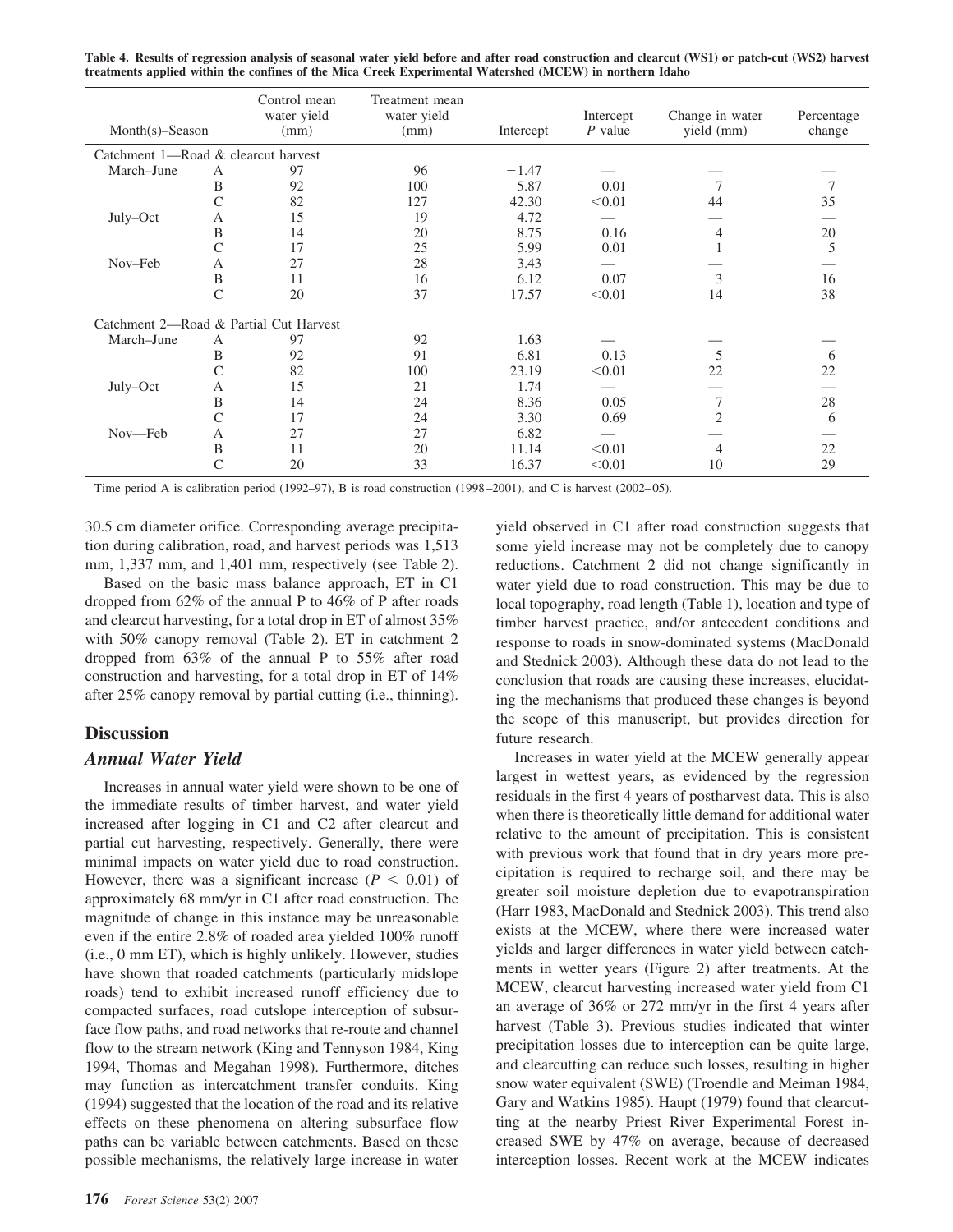that peak SWE is approximately 50% higher in the clearcut areas relative to the forested areas. This, along with preferential snow deposition and redistribution in the clearcut catchments, helps to explain the large increases in annual water yield at the MCEW, where the majority of increases were observed during the snowmelt months of March through June. Exacting these relationships will be accomplished through future work in the watershed.

After partial cut harvest, annual water yield from C2 increased significantly ( $P < 0.01$ ) by 23%, or 145 mm. It is recognized that catchment characteristics, instrument detection limitations, and ET variability may force these results near the threshold of detectability, and the 20% harvested area detectability limitations discussed in previous work (i.e., Bosch and Hewlett 1982, Stednick 1996). Despite these constraints, this response is reasonable since partial cutting decreases individual competition for available resources (i.e., soil moisture), potentially leading to increased transpiration by individuals, and thus partially compensates for transpiration reduction from harvested trees. This response is also expected because partial cutting, where trees were individually marked for removal or thinning, has consistently been shown to result in increases in snowpack water equivalent and thus increased soil water availability (Gary and Troendle 1982). This may be particularly true for relatively young second-growth stands such as those at the MCEW (65–75 years), where snow deposition accounts for 70% of precipitation. Finally, although the loss of canopy may reduce precipitation interception and related canopy snow sublimation losses, stand thinning can increase surface snow sublimation processes via increased turbulent flow (Troendle and King 1987, Whitaker et al. 2002). The relative importance of these physical processes are unknown based on these data alone, but will be identified in future work.

The water yield relationship between paired catchments 5 and 4 did not change significantly due to road construction. After clearcut and partial cut harvest, a statistically significant increase of 20%, or 131 mm/yr, was detected. The results appear reasonable for C4, since it encompasses the streamflow from C1, C2, and C3; however, the results between C4 and C5 may be confounded by catchment elevation differences. Catchment 5 has approximately 100 ha of land that ranges between 1,025 and 1,175 m, all of which is below the lowest elevations of C4, while C4 has approximately 60 ha of land, or 8% of its land area, that exceeds the maximum elevation at C5. These differences likely lead to variations in precipitation deposition (e.g., higher incidence of rain-on-snow events in C5), evaporation, and transpiration rates.

The water yield relationships between C6 and C7 is not unexpected, since water yield increases due to road construction and timber harvest should only be slight, if not negligible at a distance of approximately 2.5 km from the treatment catchments (i.e., impact on relative area declines as the watershed size increases). Results indicate that there was no change observed due to road construction between C6 and C7; however, there was a significant increase  $(P =$ 0.01) detected in water yield in excess of 50 mm/yr or an 11% increase in water yield after harvest treatments. The

downstream cumulative effects from timber harvest will be affected by stream morphology, length, and the greater watershed drainage area at downstream observation points. In this study, no other timber harvest or other anthropogenic disturbance occurred to confound downstream cumulative results, so the impacts of harvest were effectively diminished by hydrologic contributions from the greater unaffected drainage area. In other watersheds, where more disturbances (timber harvest or road construction) have occurred, downstream cumulative effects from one upstream harvest area may be compounded by the extent and location of these disturbances, as well as the timing (hydrologic recovery) of these disturbances.

## *Subannual Water Yield*

Results from this work, based on best measurement technology, show that streamflow was insignificantly altered during the summer dry season after road construction and clearcut timber harvest. In contrast, previous studies in wetter regions showed increased streamflow after timber harvest during the summer season (Ziemer et al. 1996, Keppeler 1998). Figure 5 illustrates the average monthly precipitation and streamflow relationships during calibration and after treatments (50% clearcut and 50% partial cut timber harvest) (2002–2005) relative to the control catchment. The greatest increases in water yield at the MCEW were detected from March through June, with a 7% increase after road construction and a 35% increase in water yield after clearcut harvest in catchment 1. During the months of July through October, there was a significant increase detected of over 1 mm (5%) after clearcut harvest. This quantity falls well within detectability and measurement limitations and should therefore be considered suspect. There were no other significant changes during the months of July through October. During the snow deposition months (November through February), clearcut harvest resulted in a significant increase of water yield  $(P < 0.01)$  of as much as 14 mm (Table 4). Increases or decreases in water yield at these low levels should be considered negligible, if measurable (e.g., flume transducer error  $\pm 3$  mm), given that the flow through the flumes may be  $\pm 15\%$  for low flows.

Partial cutting in C2 showed similar results to C1 in that monthly water yields were not significantly affected by timber harvest during the months of July through October. On a monthly basis, the greatest increases in water yield were seen through the deposition and melt seasons of November through June, ranging from 14% and 37%, or 4 and 32 mm per month, respectively. Analyses indicated significant changes after road construction ( $P < 0.03$ ) during the months of December, January, and March ranging from 4 to 7 mm per month. Seasonal analyses showed the greatest increases during the snowmelt season of March through June, with a 6% increase in water yield after road construction equating to approximately 6 mm, and an average increase of 22% or approximately 22 mm in water yield after partial cut harvest. Dry season analysis indicated a significant  $(P = 0.05)$  increase as a result of road construction in C2 by as much as 28%, or 7 mm (Table 4). Partial cut harvest in C2 did not alter the water yield regime during the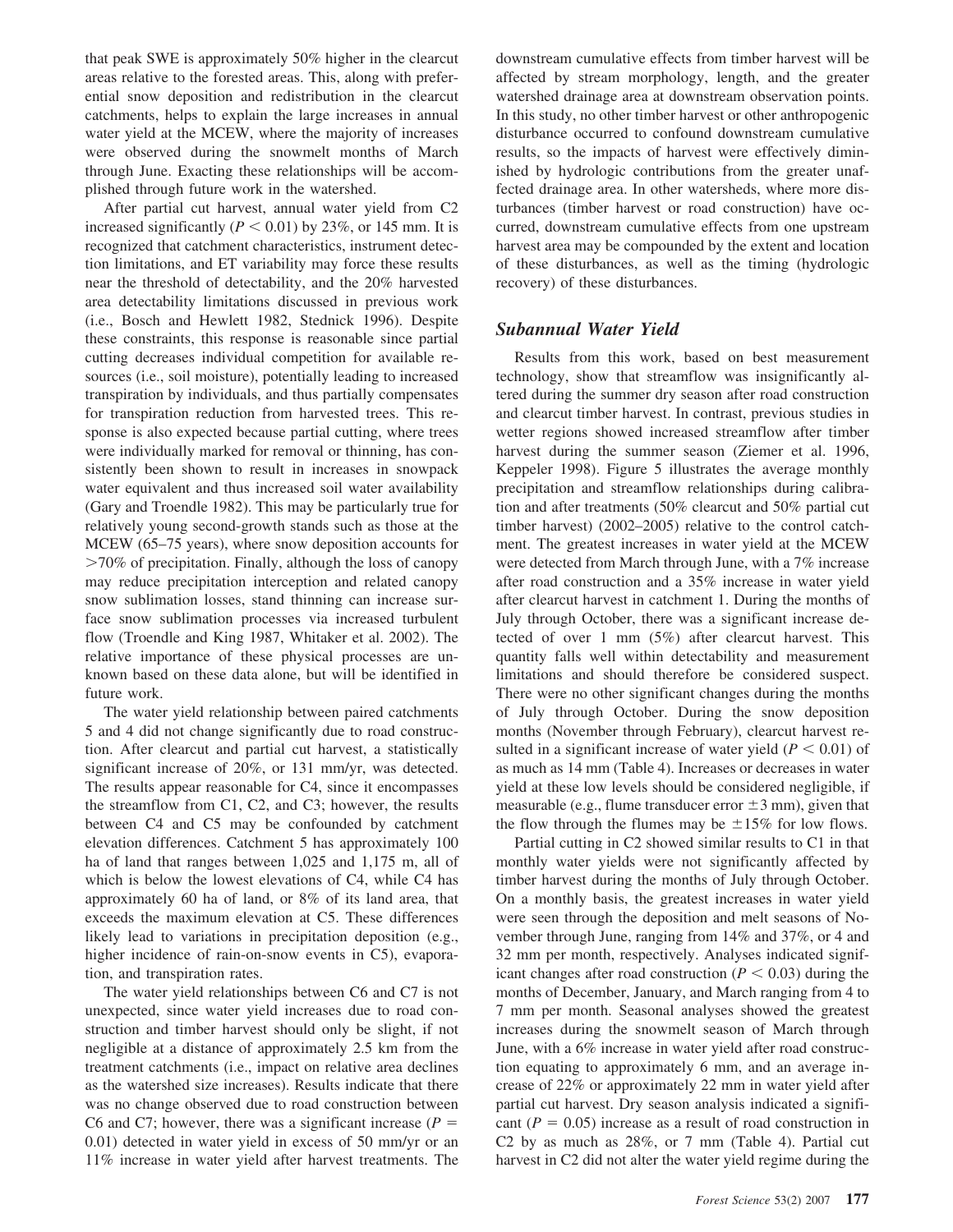dry season months, as evidenced by a *P* value exceeding 0.69. During the rain and snow deposition months of November through February, road construction appeared to increase water yield by as much as 4 mm (22%), while partial cutting resulted in a significant increase in water yield by as much as 10 mm, or 29% (Table 4).

There are difficulties associated with the detection of low flow effects in Mica Creek. During low flow periods it takes relatively little change in measured water level to significantly affect treatment results. Slight shifting of the Parshall flumes, algae growth, substrate movement through the flume, and macroinvertebrate activity at the bubbler orifice can contribute to potential low flow errors at Mica Creek. Efforts were taken to minimize these effects by routine maintenance of the flumes and monitoring the observed water level/discharge relationships, but at low water levels variation in measurement is unavoidable. Furthermore, results might fall within accuracy limitations of the flume transducer bubblers  $(\pm 3 \text{ mm})$  and/or low flow measurement accuracy limitations  $(\pm 15\%)$ . A final caution should be given to the error associated with low flow detection during winter low flows, and long periods of ice formation in the stream channel, which has been shown to result in flow path alteration and instrument failure. These are similar challenges to other studies in snow-dominated study areas, where long periods of ice formation in the winter have affected streamflow measurements (Troendle and King 1987, Moore and Wondzell 2005).

A great deal of information has been collected on the effects of timber harvesting on snowpack accumulation. Harr (1983) identified the months of October to March as being when most of the increase in annual water yield after logging will occur in the coastal Pacific Northwest because of the largely snowmelt-driven hydrologic regime and related antecedent soil moisture conditions. The MCEW only differs from this region in that the timing of increase appears to be delayed to the spring months. At the MCEW, most increases in water yield are observed from the months of November through June, with largest increases observed during the months of March through June. The MCEW appears to exhibit a shorter fall wet season, going from dry to cold and wet fairly quickly, as opposed to the relatively long fall warm and wet season west of the Cascades that exhibit a more extended wet season and tend to produce increased streamflows from cleared (i.e., relatively wet) areas. Thus, because of this difference, antecedent soil moisture effects are generally not seen at the MCEW until the winter-spring soil recharge period, except for unusually rainy fall seasons. Future research needs to address how antecedent soil moisture conditions affect seasonal water yields in this region. This clearly illustrates the need for more mechanistic studies focused on internal watershed processes.

#### *Evapotranspiration*

Using the residual of the catchment water balance as a rough approximation of annual ET timber harvest led to a drop in ET of approximately 35% in the clearcut catchment, and a drop of approximately 14% in the partial cut relative

to the calibration period (see Table 2). In terms of ET, these are the expected responses, as similar reductions were found for similar harvest treatments (i.e., reductions of ET by as much as 50 to 55% or less depending on harvest practice) (Stednick 1996, Troendle and Reuss 1997). To better elucidate the effects of harvest on ET, it would be useful to separate the ET term into its primary components of evaporation, sublimation, and transpiration to understand the dominant hydrologic processes that produced the observed yield changes. Ultimately, there are a number of hydrologic processes that may be altered as a result of the effects of timber harvest in the MCEW. To improve our understanding of how the magnitudes of the specific components of the water balance are altered, additional empirical work focused on canopy interception, snowpack dynamics, soil moisture depletion, and transpiration is ongoing in the watershed. These data will also be used to parameterize physically based, spatially distributed hydrologic models to further analyze impacts of treatment and to control for variations between the watershed pairs, and extend these results to other catchments in the region.

#### **Conclusions**

This work is the first study focused on contemporary timber harvest practices in the continental/maritime climate region of the western United States. In one treated catchment (C1) water yield was observed to increase significantly ( $P < 0.01$ ) by nearly 70 mm after road construction, and by more than 270 mm/yr after subsequent 50% clearcut timber harvest. In the second experimental catchment (C2), changes in water yield were insignificant after road construction, but increased significantly  $(P < 0.01)$  in excess of 140 mm/yr after 50% partial cut harvests with a 50% canopy removal. Paired catchment analysis indicated that cumulative effects of timber harvest practices were minimal approximately 2.5 km downstream from the headwaters and harvest treatments, yet were still significant ( $P = 0.01$ ), with an increase of approximately 50 mm (11%). Monthly and seasonal analysis revealed that in the snow-dominated system of the MCEW the largest effects of harvest practices were observed during the snow deposition and melt months from November to June, resulting in average water yield increases of 31% (range 22–38%). Studies on the effects of timber harvest practices in the continental maritime region have not reported reductions in water yield during base flow seasons. After harvest, water yield did not change significantly in the MCEW during the dry season months. ET, estimated as the residual of the catchment mass balance, was reduced by 35% and 14% after clearcut and partial cut harvest, respectively. Since the largest increases in water yield observed at the MCEW after clearcut timber harvest occurred during wet and snowmelt seasons, future management decisions regarding timber harvest extent within watersheds of this region need to take this into account. Integrating knowledge of water yield effects with land use planning will lead to sound and sustainable forest management, which will help ensure that the health of stream channels and stream biota are maintained, as well as addressing downstream water quantity concerns.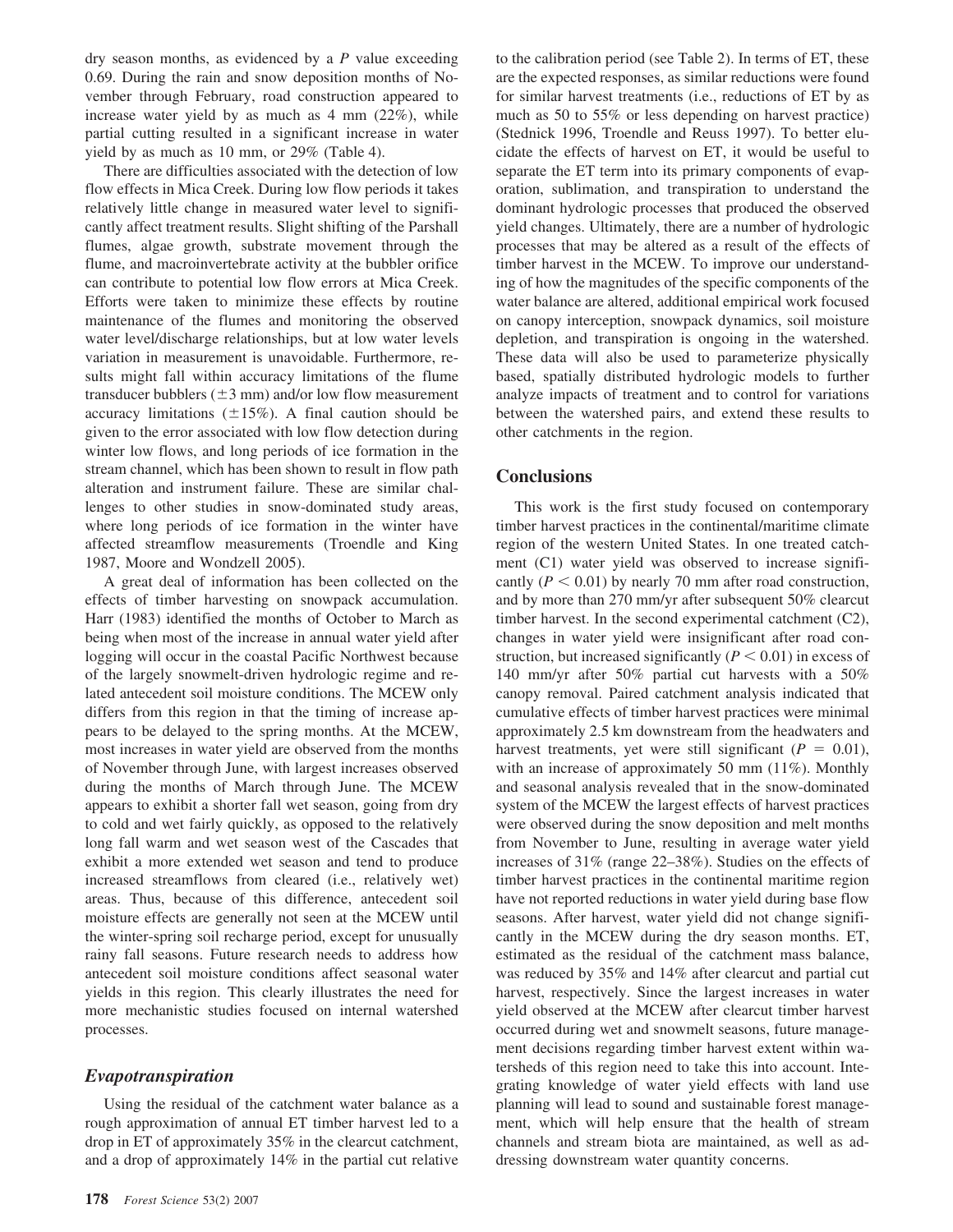# **Literature Cited**

- BARI, M.A., N. SMITH, J.K. RUPRECHT, AND B.W. BOYD. 1996. Changes in stream flow components following logging and regeneration in the southern forest of western Australia. *Hydrol. Proc.* 10:447– 461.
- BATES, C.G., AND A.J. HENRY. 1928. *Forest and streamflow experiments at Wagon Wheel Gap, Colorado*. U.S. Weather Bureau Monthly Weather Reports, Supplement No. 30, 79 p.
- BESCHTA, R.L. 1998. Forest hydrology in the Pacific Northwest: Additional research needs. *J. Am. Water Resour. Assoc.* 34(4):729 –741.
- BOSCH, J.M., AND J.D. HEWLETT. 1982. A review of catchment experiments to determine the effect of vegetation changes on water yield and evapotranspiration. *J. Hydrol.* 55:3–23.
- BROOKS, K.N., P.E. EFFOLLIOTT, H.M. GREGERSEN, AND J.T. THAMES. 1991. *Hydrology and the management of watersheds*. Iowa State University Press, Ames, IA.
- CHENG, J.D. 1989. Streamflow changes after clear-cut logging of a Pine Beetle-infested watershed in southern British Columbia, Canada. *Water Resour. Res.* 25:449 – 456.
- DOUGLASS, J.E. 1983. The potential for water yield augmentation from forest management in the eastern United States. *Water Resource Bull.* 19(3):351–358.
- GARY, H.L., AND C.A. TROENDLE. 1982. *Snow accumulation and melt under various stand densities in lodgepole pine in Wyoming and Colorado*. US Department of Agriculture Forest Service Resources Note RM-417, Rocky Mountain Forest and Range Experimental Station, Fort Collins, Colorado.
- GARY, H.L., AND R.K. WATKINS. 1985. *Snowpack accumulation before and after thinning a dog-hair stand of Lodgepole pine*. U.S. Department of Agriculture Forest Service Resources Note RM-450, Rocky Mountain Forest and Range Experimental Station, Fort Collins, Colorado. 4 p.
- GRIGGS, A.B. 1973. *Geologic map of the Spokane quadrangle, Washington, Idaho, and Montana*. MAP I-768, USGS Misc. Geologic Investigations.
- HARR, R.D. 1983. Potential for augmenting water yield through forest practices in western Washington and western Oregon, *Water Resour. Bull.* 19(3):383–393.
- HAUPT, H.F. 1979. *Effects of timber cutting and revegetation on snow accumulation and melt in north Idaho*. USDA Forest Service Research Paper INT-224. 14 p.
- HIBBERT, A.R. 1966. Forest treatment effects on water yield. P. 527–543 in *International symposium on forest hydrology*, Sopper, W.E., and H.W. Lull (eds.). Pergamon Press, New York.
- HIBBERT, A.R. 1983. Water yield improvement potential by vegetation management on western rangelands. *Water Resour. Bull.* 19(3):375–381.
- HICKS, B.J., R.L. BESCHTA., AND R.D. HARR. 1991. Long-term changes in Streamflow following logging in western Oregon and associated fisheries implications. *Water Resour. Bull.* 27(2):217–226.
- HORNBECK, J.W., AND M.B. ADAMS. 1993. Longterm impacts of forest treatments on water yield: A summary for northeastern USA. *J. Hydrol.* 150:323–344.
- KATTELMANN, R.C., N.H. BERG., AND J. RECTOR. 1983. The potential for increasing streamflow from Sierra Nevada watersheds. *Water Resource Bull.* 19(3):395– 402.
- KEPPELER, E.T. 1998. *The summer flow and water yield response to timber harvest*. USDA Forest Service General Technical Report PSW-GTR-168, Fort Bragg, CA.
- KEPPELER, E.T., AND R.R. ZIEMER. 1990. Logging effects on Streamflow: water yield and summer low flows at Casper creek in northern California. *Water Resour. Res.* 26:1669 –1679.

KING, J.G. 1994. Streamflow and sediment yield responses to

forest practices in Northern Idaho. In *Proceedings of interior cedar-hemlock-white pine forests: Ecology and management*, March 2-4, 1993, Spokane, WA, Baumgartner, D.M., J.E. Lotan, and J.R. Tonn (eds.). Department of Natural Resources Sciences, Washington State University, Pullman, WA. P. 213–220.

- KING, J.G., AND L.C. TENNYSON. 1984. Alteration of streamflow characteristics following road construction in north central Idaho. *Water Resour. Res.* 20(8):1159 –1163.
- LESCH, W., AND D.F. SCOTT. 1997. The response in water yield to the thinning of Pinus radiata, Pinus patula and Eucalyptus grandis plantations. *For. Ecol. Manag.* 99:295–307.
- LOFTIS, C.L., L.H. MACDONALD, S. STREETT, H.K. IYER, AND K. BUNTE. 2001. Detecting cumulative watershed effects: The statistical power of pairing. *J. Hydrol.* 251:49–64.
- MACDONALD, L.H., AND J.D. STEDNICK. 2003. *Forests and water: A state-of-the-art review for Colorado*. Colorado Water Resources Research Institute, Colorado State University, Fort Collins, CO. 65 p.
- MOORE, R.D., AND S.M. WONDZELL. 2005. Physical hydrology and the effects of forest harvesting in the Pacific Northwest: A review. *J. Amer. Water Resour. Assoc.* 41:763–784.
- STEDNICK, J.D. 1996. Monitoring the effects of timber harvest on annual water yield. *J. Hydrol.* 176:79 –95.
- SUN, G., S.G. MCNULTY, J. LU, D.M. AMATYS, Y. LIANG, AND R.K. KOLKA. 2005. Regional annual water yield from forest lands and its response to potential deforestation across the southeastern United States. *J. Hydrol.* 308:258-268.
- THOMAS, R.B., AND W.F. MEGAHAN. 1998. Peak flow response to clear-cutting and roads in small and large catchments, western Cascades, Oregon: A second opinion. *Water Resour. Res.* 34(12):3393–3400.
- TRIMBLE, S.W., AND F.H. WEIRICH. 1987. Reforestation reduces streamflow in the southeastern United States. *J. Soil. Water Conserv.* 42:274 –276.
- TROENDLE, C.A. 1983. The potential for water yield augmentation from forest management in the Rocky Mountain region. *Water Resour. Bull.* 19(3):359 –373.
- TROENDLE, C.A., AND R.M. KING. 1985. The effect of timber harvest on the fool creek watershed, 30 years later. *Water Resour. Res.* 21(12):915–922.
- TROENDLE, C.A., AND R.M. KING. 1987. The effect of partial and clearcutting on Streamflow at Deadhorse Creek, Colorado. *J. Hydrol.* 90:145–157.
- TROENDLE, C.A., AND J.R. MEIMAN. 1984. *Options for harvesting timber to control snowpack accumulation*. P. 86 –97 in Proceedings of the 52nd annual Western Snow conference, Spokane WA.
- TROENDLE, C.A., AND J.O. REUSS. 1997. Effect of clearcutting on snow accumulation and water outflow at Fraser, Colorado. *Hydrol. Earth Sys. Sci.* 1(2):325–332.
- US ENVIRONMENTAL PROTECTION AGENCY. 1980. *An approach to water resources evaluation of non-point silvicultural sources (A procedural handbook)*. 600/8-80-012, US EPA. 861 p.
- USGS. 2003. *Soil survey geographic (SSURGO) database for St. Joe area, Idaho, parts of Benewah and Shoshone Counties, Idaho.* United States Geological Survey, Soil Conservation Service.
- WALLACE, J.S. 1997. Evaporation and radiation interception by neighbouring plants. *Quart. J. Royal Met. Soc.* 123:1885–1905.
- WHITAKER, A., Y. ALILA, AND J. BECKERS. 2002. Evaluating peak flow sensitivity to clear-cutting in different elevation bands of a snowmelt-dominated mountainous catchment. *Water Resour. Res.* 38(9):1172.